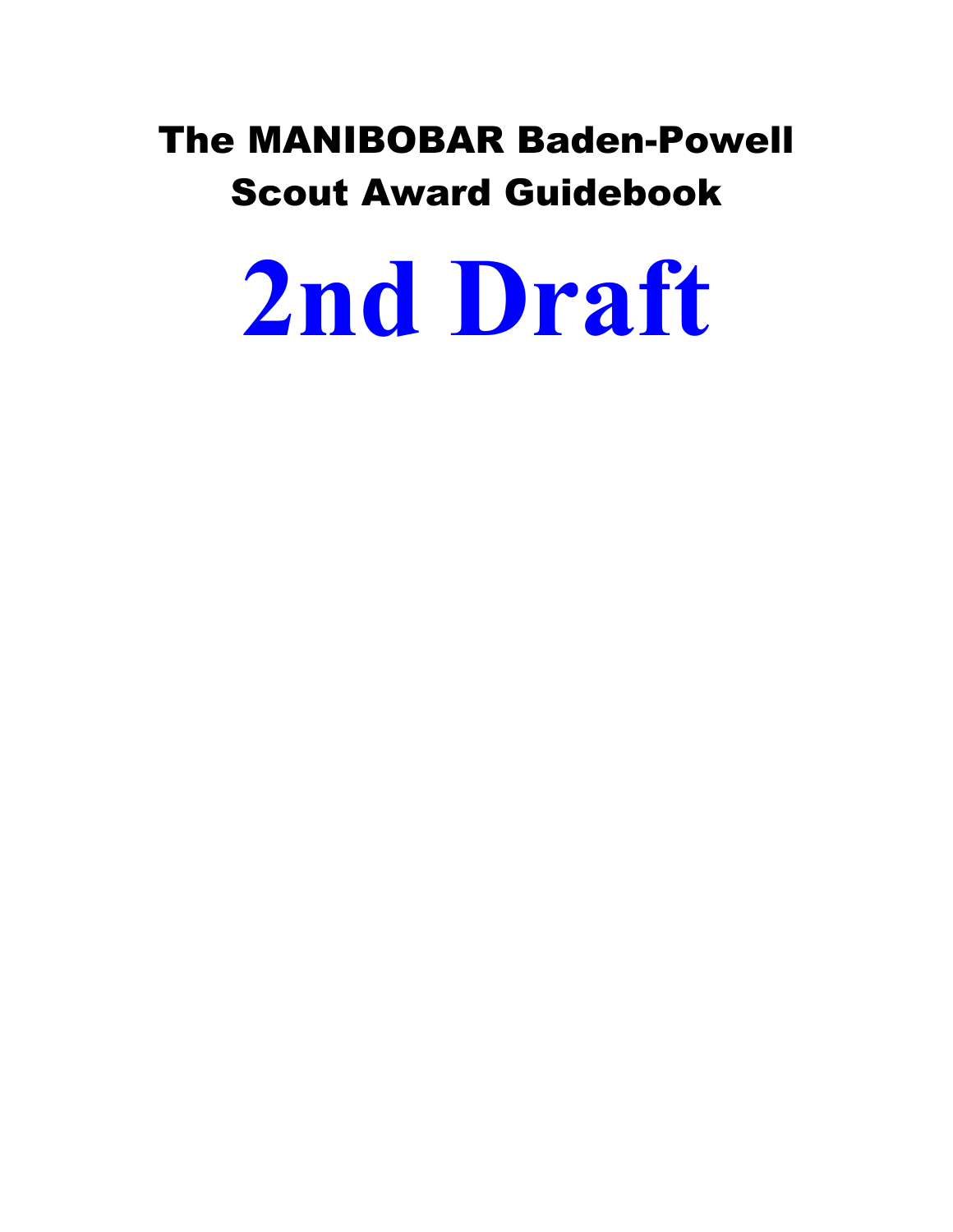| Introduction |  |
|--------------|--|
|              |  |
|              |  |
|              |  |
|              |  |
|              |  |
|              |  |
|              |  |
|              |  |
|              |  |
|              |  |
|              |  |
|              |  |
|              |  |
|              |  |
|              |  |
|              |  |
|              |  |
|              |  |
|              |  |
|              |  |
|              |  |
|              |  |
|              |  |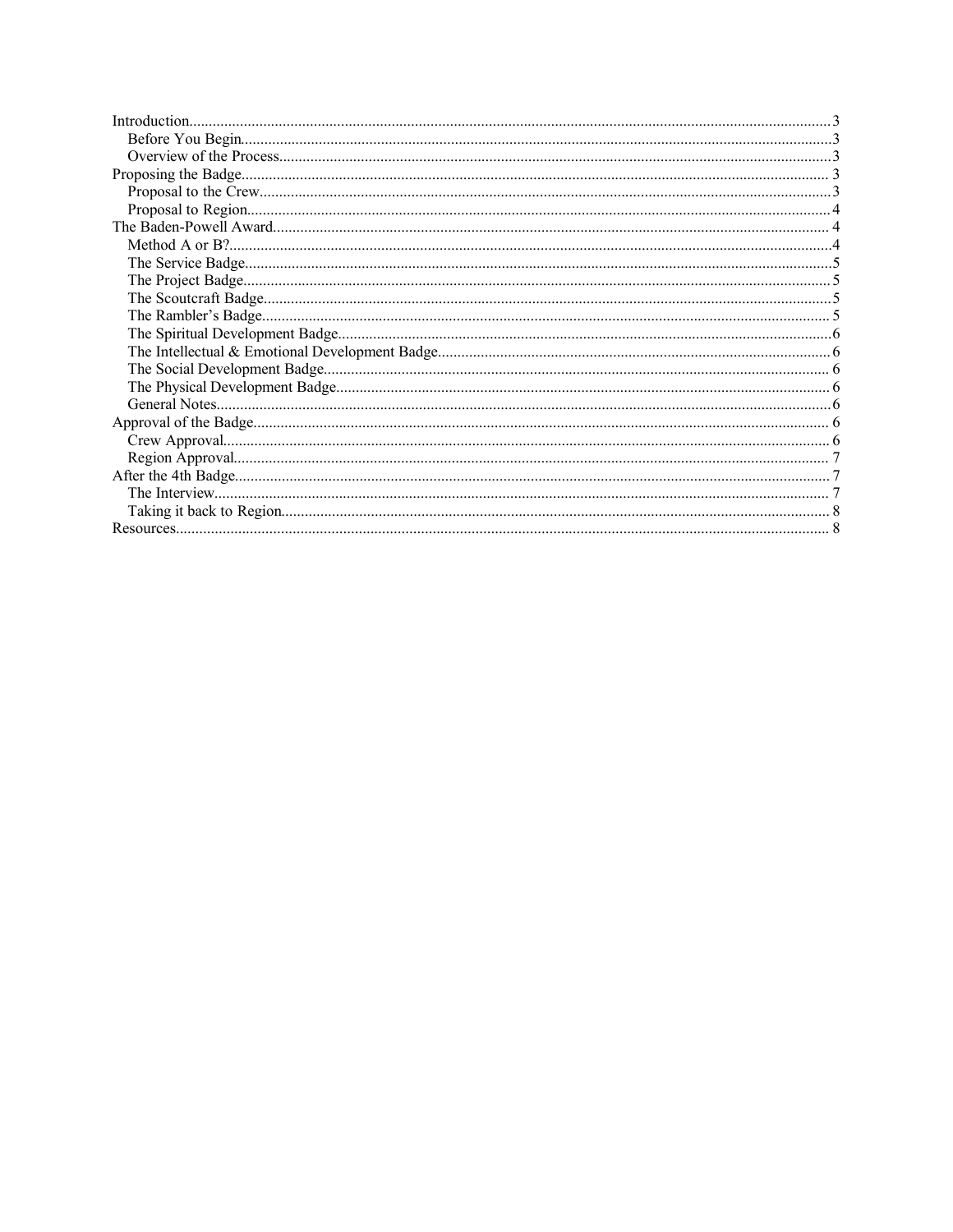## Introduction

This book has been developed by the MANIBOBAR Exec to guide individuals and crews through the process of getting the BP Award. It is intended to be used in conjunction with the Rover Record Book (the red book) and not to replace it. It should also be used in conjunction with advice given from other Rovers, Rover Advisers, The Region Exec and in particular the Vice Chair, who is responsible for overseeing the BP Award in the Region.

#### **Before You Begin**

A quick note that before you begin any award you must have been invested and received the Rover Skills Badge. The Badge is granted by the Crew and should normally be earned as part of the Squire Training Process. The individual should decide which method (A or B) that they will do. The badges from only one method will count to the BP.

#### **Overview of the Process**

An individual decides on the badge that they wish to undertake and submit it to the crew. The crew then submit the proposal to region. When the badge is complete, the individual presents it to the crew as a whole. When the crew is satisfied they present the badge to region for general approval. When all four badges are approved by region the Vice Chair will set up an interview to determine whether the individual is living the scouting way of life. Finally, the recommendation is voted on at the Branch Rover Council.

## Proposing the Badge

#### **Proposal to the Crew**

This is by far the hardest part of the BP. You have to decide what you want to do for the badge. You also have to decide how to do it and make your crew, the ones who will be assessing you directly, understand and agree to your proposal.

You should discuss the proposal with just about anyone you can think of. You should have some good advice by the time you're ready to present it to the crew. The proposal is normally presented at a Business Meeting but the crew should have time to think about it in advance. Don't keep it a secret - others may benefit from your good idea and be able to help you get started.

The crew should be confident in the following details:

- The badge (and method) that you plan to do.
- How long the badge is expected to take.
- What goals you are focusing on for this badge.
- How and where you will learn any new skills (e.g. a class or from a fellow Rover).
- Who will be assessing the badge. (If you have trouble finding an assessor then ask for help.)
- How the crew will be able to measure the success of each goal.
- The intended reporting structure.
- The link between the badge and your employment. (How much do you already know?) Each of these should be included in the proposal.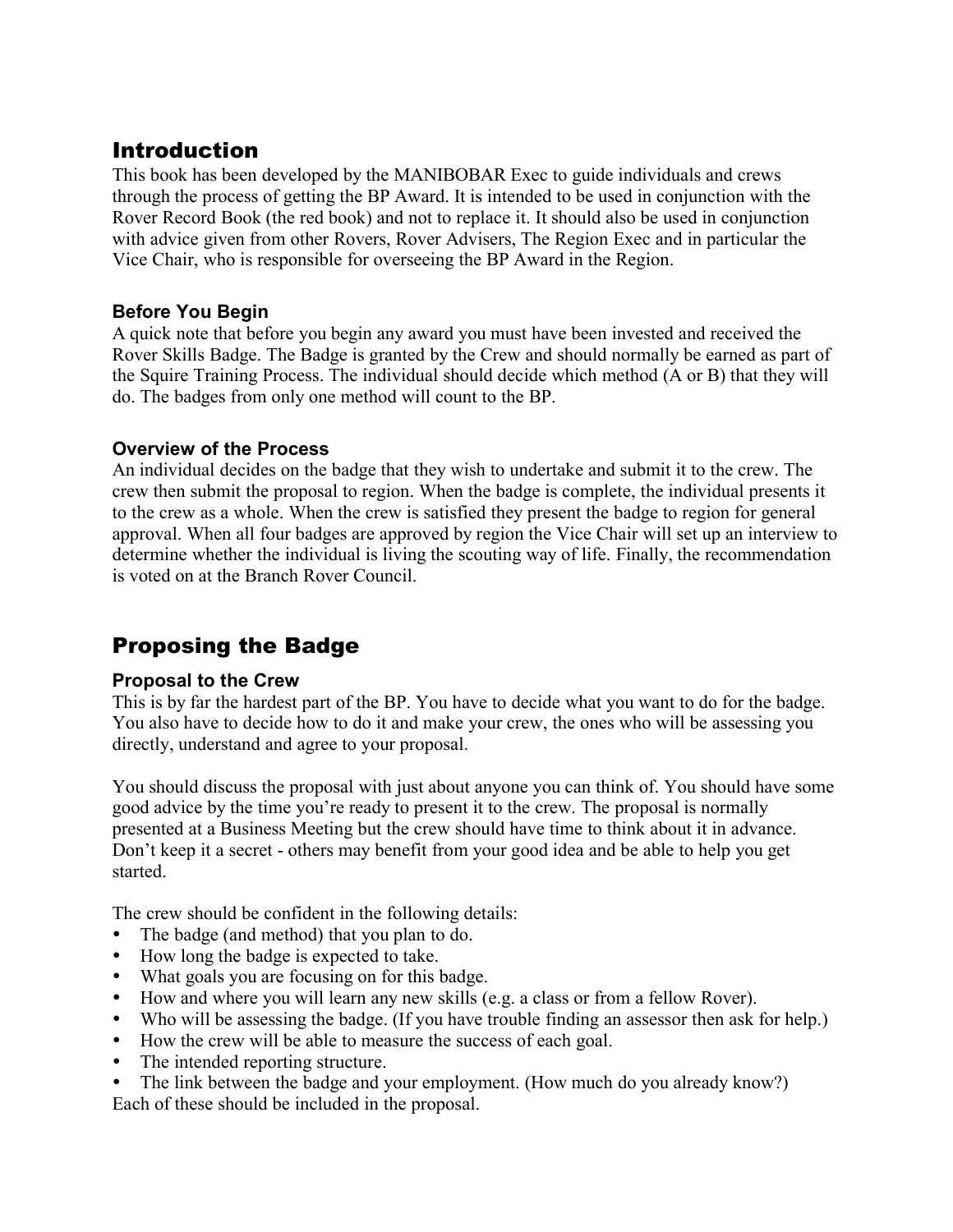The crew may chose to impose extra requirements on an individual but should remember that the BP Award is intended to challenge the individual and to help them to grow in an area of their choice. There is no one standard that will cover every individual. The BP should be attainable by any Rover who chooses to try. In particular, the crew should NOT be considering the proposal as a challenge to themselves but as a challenge to the individual involved. This is not to say that the badge should be easy.

Where a badge may be considered to relate to current employment, the individual should be setting the goals above and beyond those required by the employer. A badge may be used as a stepping-stone to gain employment, as it is specifically designed to develop new skills and understanding.

#### **Proposal to Region**

The crew, having accepted the proposal should then pass on the details as soon as possible. A cheerful e-mail to vice chair@manibobar.com as soon as possible will be tremendously helpful. This should give the Vice Chair plenty of time to consider and discuss the proposal so that most potential problems can be sorted out before the Region meeting. The Vice Chair may discuss the proposal with the individual, the Exec, the Region RA or others who are knowledgeable in the area of the award. This should include a full discussion at the Region Exec.

At the following Region meeting the crew will present the proposal to the Region for comments. The Region must approve of the proposal. This is a good place for sharing ideas, resources, contacts and elephants. It is preferable for the individual to present the proposal but another member of the crew may do so or the Vice Chair in exceptional circumstances.

Once the individual, crew and Region agree, Region consent by vote, the individual may begin work on their badge, as per details of the proposal. The (Vice) Chair will then sign the proposal and keep a copy for the Region's records.

## The Baden-Powell Award

#### **Method A or B?**

There are two choices for the BP. You only get one so choose carefully<sup>1</sup>. Method A is based on a more traditional approach to Scouting requiring skills in camping, a journey, usually a hike, service and a project. Method B is based on the fundamentals of Scouting requiring personal physical, emotional & intellectual, social and spiritual development. Each badge requires about 6 months work minimum and each method has its own benefits and challenges.

It should be noted that many different badges have overlap in possibilities but may not overlap in content. For example, managing a local basketball team could be considered for any of service, project, physical, social badges or even emotional or spiritual badges depending on the people involved and the focus of the badge. However, it can only be used for one of these.

<sup>1</sup> This is not true. You are permitted to do bits and pieces of both and get the badges for both. You are encouraged to do personal development but you must complete all badges of a method to obtain the BP.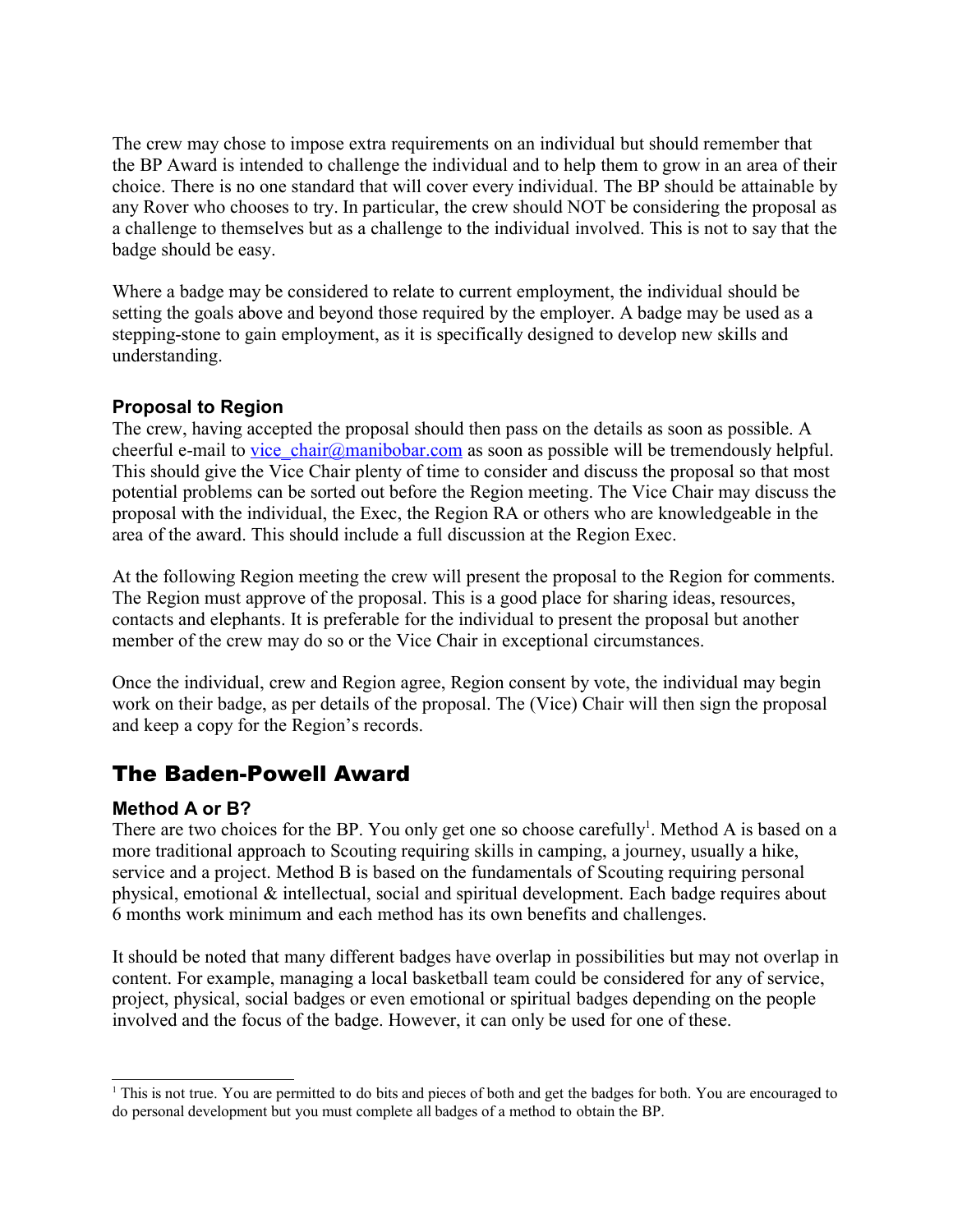#### **The Service Badge**

The individual MAY NOT receive payment for the service.

If payment is to be received, as is the case for Military Service, the full amount of the payment must go to a charity, or charities, approved in advance by the Region and documentation must be presented in proof. If it's what you really want to do then discuss it with us before you get involved because these things get complicated.

The service need not be to another section of the Scout Movement. Any community service recognised by the Region will do. It's preferable for an individual to gain new skills in doing service.

#### **The Project Badge**

There is no limit to the possibilities for this badge. Just about anything will do. Try thinking about something you've been meaning to do for a while and never got around to or something you enjoy and would like to do more seriously.

#### **The Scoutcraft Badge**

While a crew may choose to accept camps such as Surfmoot or Mudbash, in general it should be avoided as they are very difficult camps to maintain a high standard of camping. It should be attempted to have many different events and locations to reflect the wide range of activities that Rovers do. Ideas include sand, snow, mountains, plains, hikes, standing camps, investitures, boots and anywhere else Rovers choose to set foot.

The proposal for this badge need not be specific and list the camps that will be assessed. However, the individual should show signs of improvement over the course of the badge. In the case of a controversial event being assessed, the Region should be consulted in advance and consent noted on the proposal form.

The assessors for each camp should be members of the crew. The camp should be logged and discussed, the discussion minuted, shortly after the camp to ensure that all assessors are present and recall the specific camp. This badge may take many years and consequently should not be left to the final camp for a full discussion. Previous camps should also be discussed to demonstrate that the individual is improving. Very few camps could ever be considered perfect. However, if an individual is already at a high standard of organisation and camping then the individual may decide to increase the challenge of the camp, rather than aim for impossible levels of excellence.

#### **The Rambler's Badge**

The Rambler's is a journey. It need not be a hike. It could be by canoes, cars or anything else. The challenge on the journey may include any of endurance, self-reliance, initiative, determination and leadership. It is also strongly recommended to make contingency plans in the event of bad weather or other circumstances out of the individual's control. Note that you may walk a little faster than you expect. Plan on a trip that's a little longer than the minimum so that it's still meets the requirements if you do better than you thought.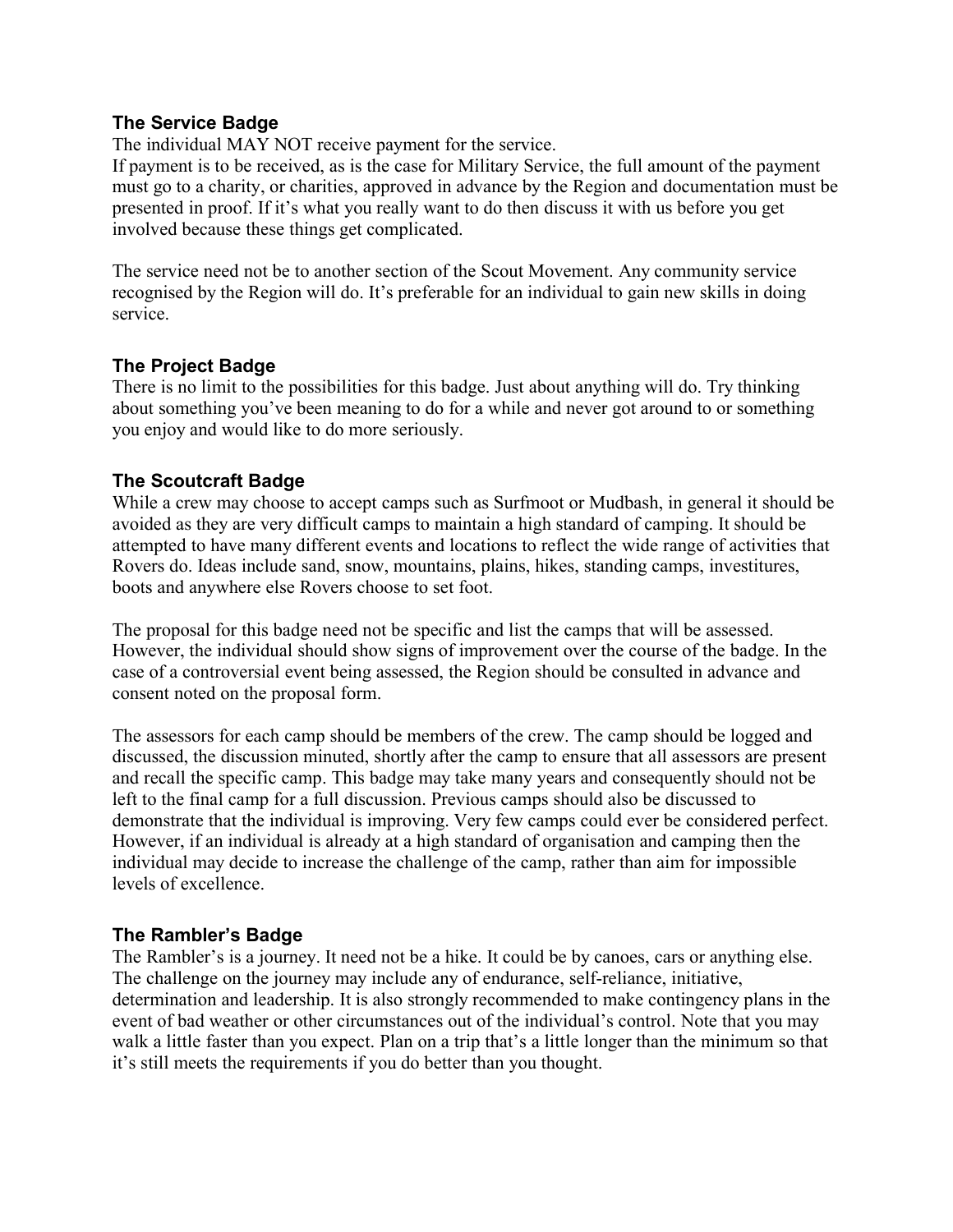It's often difficult to find members of your own crew to go on a journey to meet your challenges. Ask around the region. You'll probably find more volunteers than you expect.

This is NOT a 4 day badge. There should be preparation of both First Aid and the skills required for the journey as well as ensuring that all members of the team are able to safely attend.

#### **The Spiritual Development Badge**

Spiritual can refer to many things including religion, philosophy and self-discovery. It could be how you do something, what various Rovers believe or how we got to be how we are.

#### **The Intellectual & Emotional Development Badge**

You may wish to learn something - you may wish to explore something on your own. You may wish to teach on a topic you know a lot about. You might look into an emotional event in your life or someone close to you. Do not experiment on people unless they have your prior consent. Such things are not part of the Scouting way of life.

#### **The Social Development Badge**

It's quite common to treat this badge as the Service badge but it's so much more than that. It can be absolutely anything to do with people. Use your imagination! Just don't go too far...

#### **The Physical Development Badge**

Just as it says - anything physical. It can be used just as the Rambler's if you're short on ideas but can be very different too.

#### **General Notes**

There are some things general to all badges that you should consider doing.

- Keep a log. When you do some work, write down what you did. Take photos or keep objects or whatever is appropriate. Then we'll all know exactly what you've done.
- Share. If people know what troubles you're having then they may guide and support you.
- Be creative. The traditional approach is fine but there may be something more interesting to do.
- Think about how what you're doing looks to the region. "Yes... my umm... err... mother is my assessor…"

# Approval of the Badge

#### **Crew Approval**

When the badge is complete the individual takes all documentation and other evidence of the badge and presents it to the crew for assessment. At this stage the crew should be attempting to answer the following questions and be able to speak to them at region:

- Does the work presented match the proposal?
- Have the goals set out in the proposal been attained?
- Has the badge presented a significant challenge to the individual?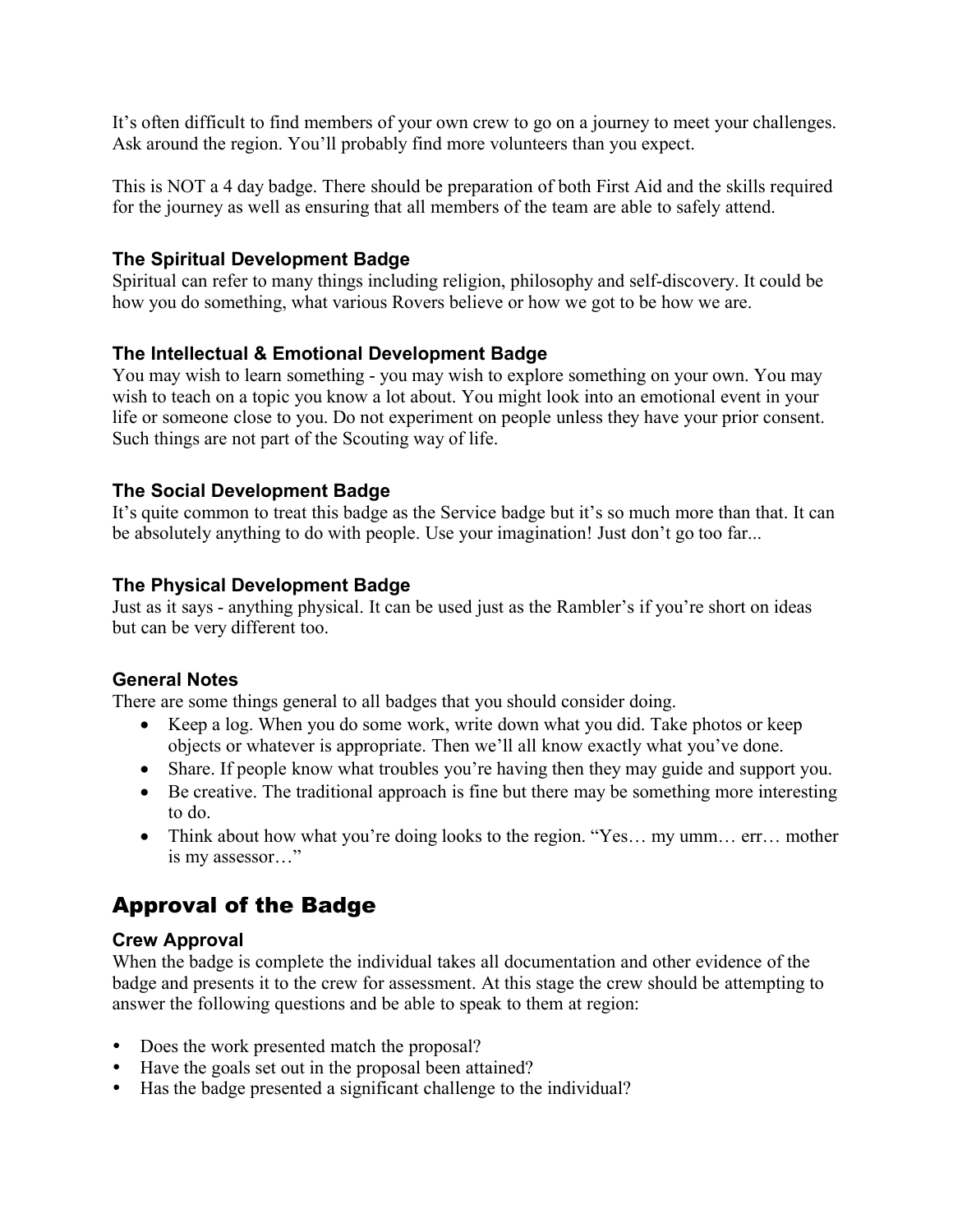- Where goals have not been met, has the individual put in a serious attempt to attain the goals?
- Where appropriate, has the individual improvised on plans in an attempt to develop sufficiently in the direction of the goal to still attain a good result?
- Are there any additional tasks that will improve the work already presented?
- Does the individual feel that they have done their best work?

The crew should be fairly brutal at this stage to make sure that these questions are answered satisfactorily because the region are required to be brutal.

The crew should be aware of the possibilities of change and the extra, unexpected skills that can be gained by improvisation on original plans. A spatula is not a good reason to prevent a badge from being passed, especially if its function can be replaced by something else.

#### **Region Approval**

Once the badge has been passed by the crew, the documentation is passed on to the Vice Chair who will examine it thoroughly and present it to the Exec and to Region. Sometimes parts of the badge will not be available to pass on to the exec, such a large part of a boat, made for the project badge. These need to be referred to, preferably with pictures and explanations. The Vice Chair may discuss various aspects with members of the Exec or the crew, or either RA and will often discuss aspects with the individual.

Region may request that the individual does extra tasks. If the conditions outlined in the proposal have been met then Region will not enforce the request but leave it up to the discretion of the individual and the crew. We can't force you but we leave it up to your sense of self. Think about whether you are satisfied that this represents your best work. If the conditions have not been met then the Region may deny the badge by vote. If the Region votes in favour of the badge then it is granted.

### After the 4th Badge

#### **The Interview**

When all 4 badges of one method are complete, if the crew believe the individual is setting a good example of the scouting way of life they will fill in the Red Form (Nomination for the Baden-Powell Award) and submit it to the Vice Chair. Don't forget that the final badge work MUST be given to a member of the Exec not in the crew before the individual's 26th birthday so aim to get everything finished a few months in advance.

The Vice Chair will set up a panel of Rovers, including a past BP recipient, the Chairman, the Region RA and possibly others depending on circumstances. The interview will not consider the validity of any of the badges but may consider them to gain insight into the actions of the individual. The panel will ask questions to determine whether the individual is living the scouting way of life. As with each individual, each interview is different so the only way to prepare for this is to be yourself. Just relax and be honest. It's also good to familiarise yourself with your efforts so that you can answer questions about them. If you're confident that you've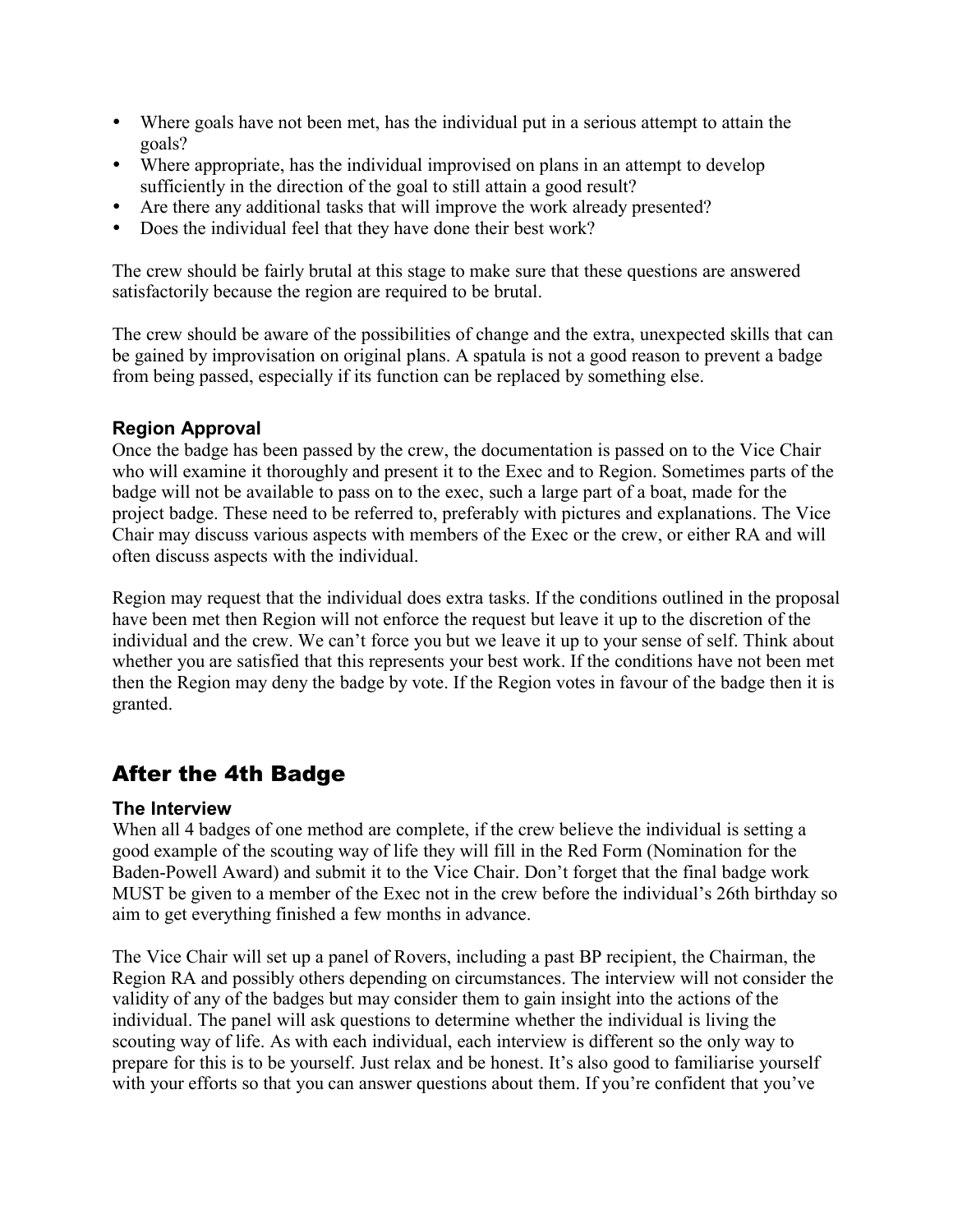done your best work and that you set a good example and live by the Scout Promise and Law then there is nothing to worry about.

#### **Taking it back to Region**

The Vice Chair will report back to Region on the recommendation of the panel. The Region will then vote on the nomination, which will then be taken to Branch Rover Council. If anyone has an objection to the individual receiving the BP Award then it should be discussed before this point.

Once the Region approves the nomination it is passed on to the Branch Rover Council. The Branch Commissioner will pass the nomination on to the appropriate people and a little while later the person who is to present the epaulettes will know that it's time to get on with it.

#### Resources

The main resource is, of course, the Red Book. Next, other crew members, crew or Region RA, the Vice Chair or any other Exec member, anyone in the Region undertaking the BP and other people who have been around a while.

Two excellent books to consult for ideas and possible guidelines to set are: The Murray Midlands Region Rover Baden-Powell Award Guidelines, written by Rod Abson and Cheryl Perkins.

The Baden-Powell Scout Award, written by Ben Eriksson, Hatfield RC, RYVER.